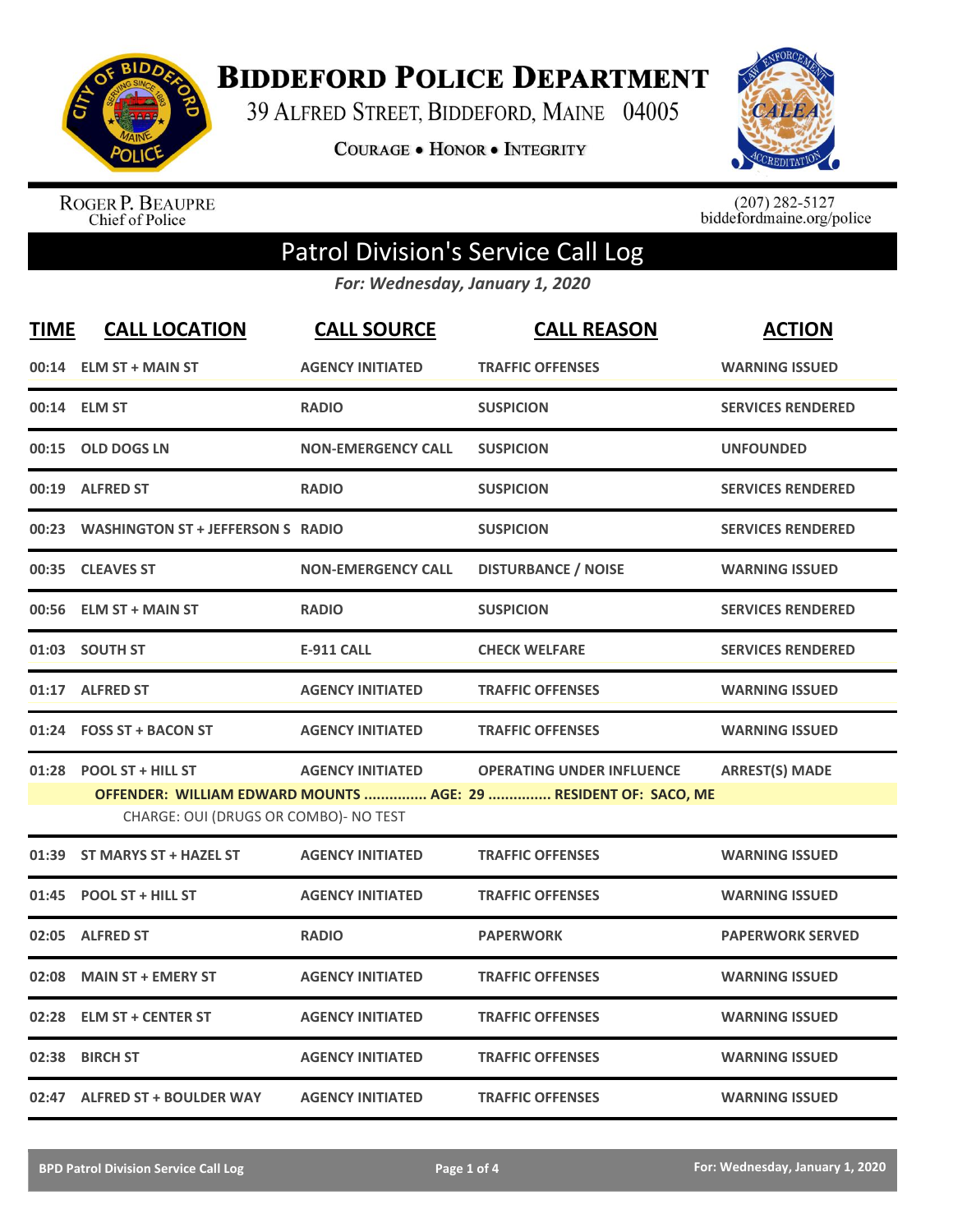| <b>TIME</b> | <b>CALL LOCATION</b>          | <b>CALL SOURCE</b>        | <b>CALL REASON</b>                                                 | <b>ACTION</b>                |
|-------------|-------------------------------|---------------------------|--------------------------------------------------------------------|------------------------------|
|             | 03:00 ALFRED ST + SUMMIT ST   | <b>AGENCY INITIATED</b>   | <b>PARKING COMPLAINT</b>                                           | <b>SERVICES RENDERED</b>     |
|             | 03:27 ELM ST + LINDALE AVE    | <b>AGENCY INITIATED</b>   | <b>SUSPICION</b>                                                   | <b>SERVICES RENDERED</b>     |
|             | 05:05 ALFRED ST               | E-911 CALL                | <b>DOMESTIC COMPLAINTS</b>                                         | <b>REPORT TAKEN</b>          |
|             | 06:02 ALFRED ST               | <b>OTHER</b>              | <b>PW NOTIFICATION</b>                                             | <b>SERVICES RENDERED</b>     |
|             | 06:20 ALFRED ST               | <b>NON-EMERGENCY CALL</b> | <b>ASSIST STATE POLICE</b>                                         | <b>SERVICES RENDERED</b>     |
|             | 08:02 MAIN ST + ELM ST        | <b>AGENCY INITIATED</b>   | <b>TRAFFIC OFFENSES</b>                                            | <b>WARNING ISSUED</b>        |
|             | 09:00 CUTTS ST + BRADBURY ST  | <b>NON-EMERGENCY CALL</b> | <b>PARKING COMPLAINT</b>                                           | <b>NO VIOLATION</b>          |
|             | 09:23 MT PLEASANT ST          | <b>NON-EMERGENCY CALL</b> | <b>MISSING PERSON</b>                                              | <b>SERVICES RENDERED</b>     |
|             | <b>10:22 GREEN ST</b>         | <b>NON-EMERGENCY CALL</b> | ATTEMPTED/THREATENED SUICIDE SERVICES RENDERED                     |                              |
|             | 10:23 ALFRED ST               | <b>AGENCY INITIATED</b>   | <b>TRAFFIC OFFENSES</b>                                            | <b>VSAC ISSUED</b>           |
|             | 10:27 ALFRED ST               | <b>WALK-IN AT STATION</b> | <b>COURT ORDERED CHECK IN</b>                                      | <b>SERVICES RENDERED</b>     |
|             | 10:43 ELM ST                  | <b>AGENCY INITIATED</b>   | <b>TRAFFIC OFFENSES</b>                                            | <b>VSAC ISSUED</b>           |
|             | 11:01 PRECOURT ST             | <b>AGENCY INITIATED</b>   | <b>TRAFFIC OFFENSES</b>                                            | <b>WARNING ISSUED</b>        |
|             | 11:15 ELM ST                  | <b>AGENCY INITIATED</b>   | <b>TRAFFIC OFFENSES</b>                                            | <b>VSAC ISSUED</b>           |
|             | <b>11:28 MAIN ST</b>          | <b>E-911 CALL</b>         | <b>DOMESTIC COMPLAINTS</b>                                         | <b>REPORT TAKEN</b>          |
|             | 11:31 ELM ST                  | <b>AGENCY INITIATED</b>   | <b>TRAFFIC OFFENSES</b>                                            | <b>WARNING ISSUED</b>        |
|             | 11:47 PEARL ST                | <b>E-911 CALL</b>         | 911 MISUSE                                                         | <b>NO ACTION REQUIRED</b>    |
|             | 11:47 HIGH ST                 |                           | E-911 CALL WARRANT ARREST                                          | <b>ARREST(S) MADE</b>        |
|             | <b>CHARGE: WARRANT ARREST</b> |                           | OFFENDER: GUY LAWRENCE GAMMON  AGE: 59  RESIDENT OF: TRANSIENT, ME |                              |
|             | 12:58 MASON ST                | <b>NON-EMERGENCY CALL</b> | <b>CODES ENFORCEMENT</b>                                           | <b>SERVICES RENDERED</b>     |
|             | 13:15 SUMMER ST               | <b>NON-EMERGENCY CALL</b> | <b>PARKING COMPLAINT</b>                                           | <b>SERVICES RENDERED</b>     |
|             | 13:25 MAINE TPKE              | <b>E-911 CALL</b>         | 911 MISUSE                                                         | <b>REFERRED OTHER AGENCY</b> |
|             | 13:30 MAY ST                  | <b>AGENCY INITIATED</b>   | <b>TRAFFIC OFFENSES</b>                                            | <b>VSAC ISSUED</b>           |
|             | 13:48 ARENA DR + ALFRED ST    | <b>AGENCY INITIATED</b>   | <b>TRAFFIC OFFENSES</b>                                            | <b>VSAC ISSUED</b>           |
|             | 13:55 OCEAN VIEW DR           | <b>NON-EMERGENCY CALL</b> | <b>CIVIL COMPLAINT</b>                                             | <b>SERVICES RENDERED</b>     |
|             | 14:09 BRIARWOOD DR            | <b>E-911 CALL</b>         | 911 MISUSE                                                         | <b>FALSE ALARM</b>           |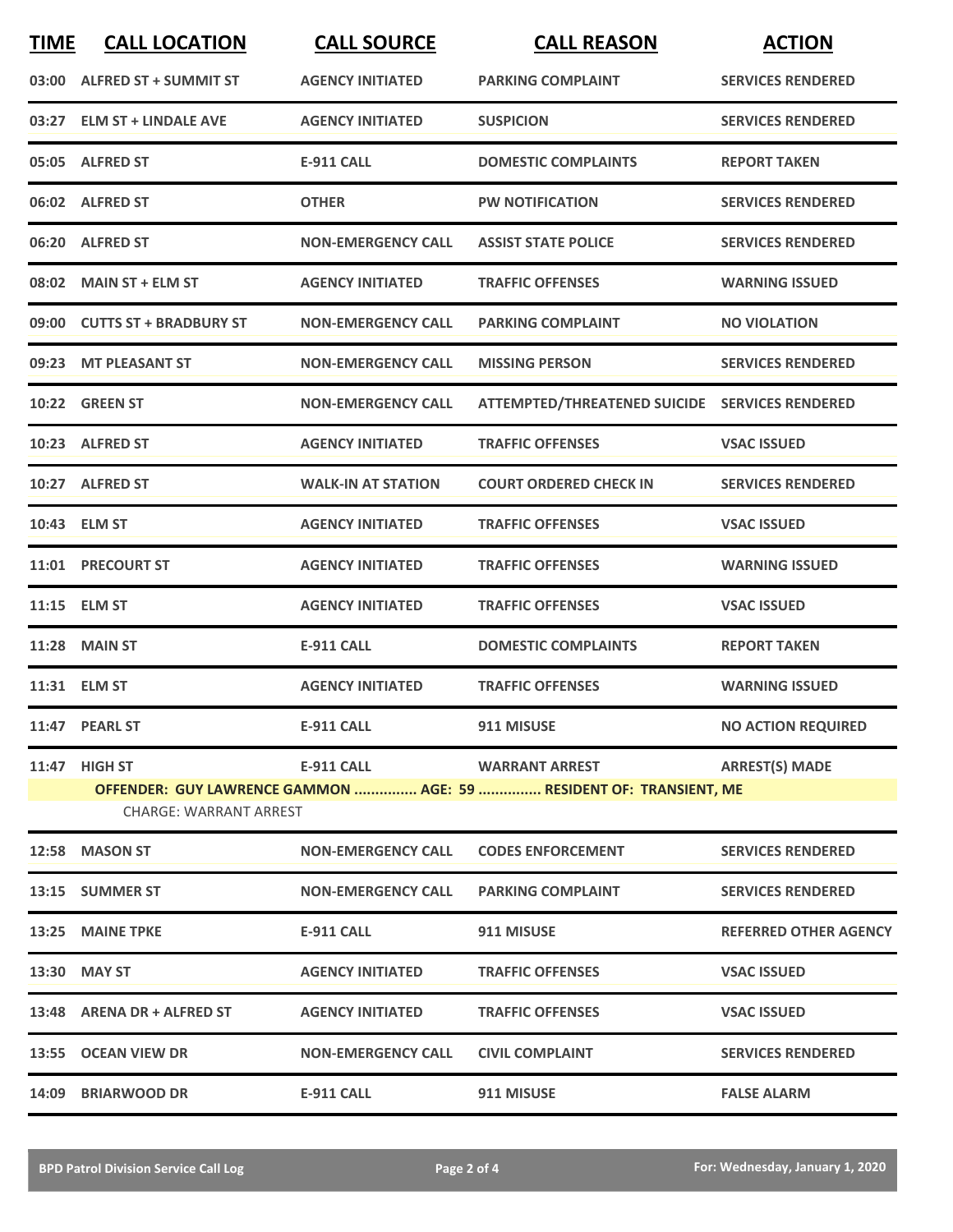| <b>TIME</b> | <b>CALL LOCATION</b>                                                                                                           | <b>CALL SOURCE</b>                                              | <b>CALL REASON</b>                                           | <b>ACTION</b>             |  |
|-------------|--------------------------------------------------------------------------------------------------------------------------------|-----------------------------------------------------------------|--------------------------------------------------------------|---------------------------|--|
|             | 14:13 EDWARDS AVE + ALFRED ST                                                                                                  | <b>AGENCY INITIATED</b>                                         | <b>TRAFFIC OFFENSES</b>                                      | <b>VSAC ISSUED</b>        |  |
|             | 15:09 ALFRED ST                                                                                                                | <b>WALK-IN AT STATION</b>                                       | <b>COURT ORDERED CHECK IN</b>                                | <b>NO VIOLATION</b>       |  |
|             | 15:11 BRADBURY ST + MAIN ST                                                                                                    | <b>NON-EMERGENCY CALL</b>                                       | <b>ARTICLES LOST/FOUND</b>                                   | <b>SERVICES RENDERED</b>  |  |
|             | 15:22 MILE STRETCH RD                                                                                                          | <b>AGENCY INITIATED</b>                                         | <b>WARRANT ARREST</b>                                        | <b>NEGATIVE CONTACT</b>   |  |
|             | 15:47 BACON ST                                                                                                                 | <b>AGENCY INITIATED</b>                                         | <b>WARRANT ARREST</b>                                        | <b>NEGATIVE CONTACT</b>   |  |
|             | 15:52 GUINEA RD                                                                                                                | <b>NON-EMERGENCY CALL</b>                                       | <b>SUSPICION</b>                                             | <b>SERVICES RENDERED</b>  |  |
|             | 16:10 HAZEL ST                                                                                                                 | <b>AGENCY INITIATED</b>                                         | <b>WARRANT ARREST</b>                                        | <b>NEGATIVE CONTACT</b>   |  |
|             | 16:32 ALFRED ST                                                                                                                | <b>NON-EMERGENCY CALL</b>                                       | <b>SUSPICION</b>                                             | <b>SERVICES RENDERED</b>  |  |
|             | 16:36 ALFRED ST                                                                                                                | <b>WALK-IN AT STATION</b>                                       | <b>ALL OTHER</b>                                             | <b>SERVICES RENDERED</b>  |  |
|             | <b>16:37 PIKE ST</b>                                                                                                           | <b>AGENCY INITIATED</b>                                         | <b>WARRANT ARREST</b>                                        | <b>NEGATIVE CONTACT</b>   |  |
|             | 16:48 CLEAVES ST                                                                                                               | <b>AGENCY INITIATED</b>                                         | <b>WARRANT ARREST</b>                                        | <b>NEGATIVE CONTACT</b>   |  |
|             | 16:55 CLEAVES ST                                                                                                               | <b>NON-EMERGENCY CALL</b>                                       | <b>CHECK WELFARE</b>                                         | <b>SERVICES RENDERED</b>  |  |
|             | 17:08 MAY ST + ROUND HILL ST                                                                                                   | <b>AGENCY INITIATED</b>                                         | <b>TRAFFIC OFFENSES</b>                                      | <b>WARNING ISSUED</b>     |  |
|             | 17:14 ALFRED ST                                                                                                                | <b>WALK-IN AT STATION</b>                                       | <b>COURT ORDERED CHECK IN</b>                                | <b>NO VIOLATION</b>       |  |
|             | 17:19 CLEAVES ST + LAFAYETTE ST                                                                                                | <b>NON-EMERGENCY CALL</b>                                       | <b>PARKING COMPLAINT</b>                                     | <b>SERVICES RENDERED</b>  |  |
|             | 17:30 ALFRED ST                                                                                                                | <b>WALK-IN AT STATION</b>                                       | <b>ALL OTHER</b>                                             | <b>NO ACTION REQUIRED</b> |  |
|             | 18:06 ALFRED ST                                                                                                                | <b>WALK-IN AT STATION</b>                                       | <b>ALL OTHER</b>                                             | <b>SERVICES RENDERED</b>  |  |
| 18:25       | <b>MAIN ST</b>                                                                                                                 | <b>AGENCY INITIATED</b>                                         | <b>SUSPICION</b>                                             | <b>CITATION ISSUED</b>    |  |
|             |                                                                                                                                |                                                                 | OFFENDER: LOGAN N BURNETTE  AGE: 18  RESIDENT OF: DAYTON, ME |                           |  |
|             | CHARGE: POSSESS OF REVOKED/MUTILATED/FICTITIOUS OR FRAUD LICENSE OR ID<br><b>CHARGE: UNLAWFUL POSSESSION OF SCHEDULED DRUG</b> |                                                                 |                                                              |                           |  |
|             | OFFENDER: RYLEE EDWARD ROBERGE  AGE: 18  RESIDENT OF: SACO, ME                                                                 |                                                                 |                                                              |                           |  |
|             |                                                                                                                                | CHARGE: POSSESSION OF MARIJUANA UNDER 21 YRS OLD- UP TO 1.25 OZ |                                                              |                           |  |
| 18:35       | <b>WESTERN AVE</b>                                                                                                             | <b>E-911 CALL</b>                                               | <b>CHECK WELFARE</b>                                         | <b>SERVICES RENDERED</b>  |  |
|             | 19:12 MT VERNON ST                                                                                                             | <b>AGENCY INITIATED</b>                                         | <b>WARRANT ARREST</b>                                        | <b>NEGATIVE CONTACT</b>   |  |
|             | <b>19:12 MAIN ST</b>                                                                                                           | <b>NON-EMERGENCY CALL</b>                                       | <b>DRUNKENNESS</b>                                           | <b>SERVICES RENDERED</b>  |  |
|             | 19:14 ELM ST                                                                                                                   | <b>E-911 CALL</b>                                               | <b>DOMESTIC COMPLAINTS</b>                                   | <b>REPORT TAKEN</b>       |  |
|             | 19:27 POOL ST                                                                                                                  | <b>E-911 CALL</b>                                               | <b>SUSPICION</b>                                             | <b>SERVICES RENDERED</b>  |  |